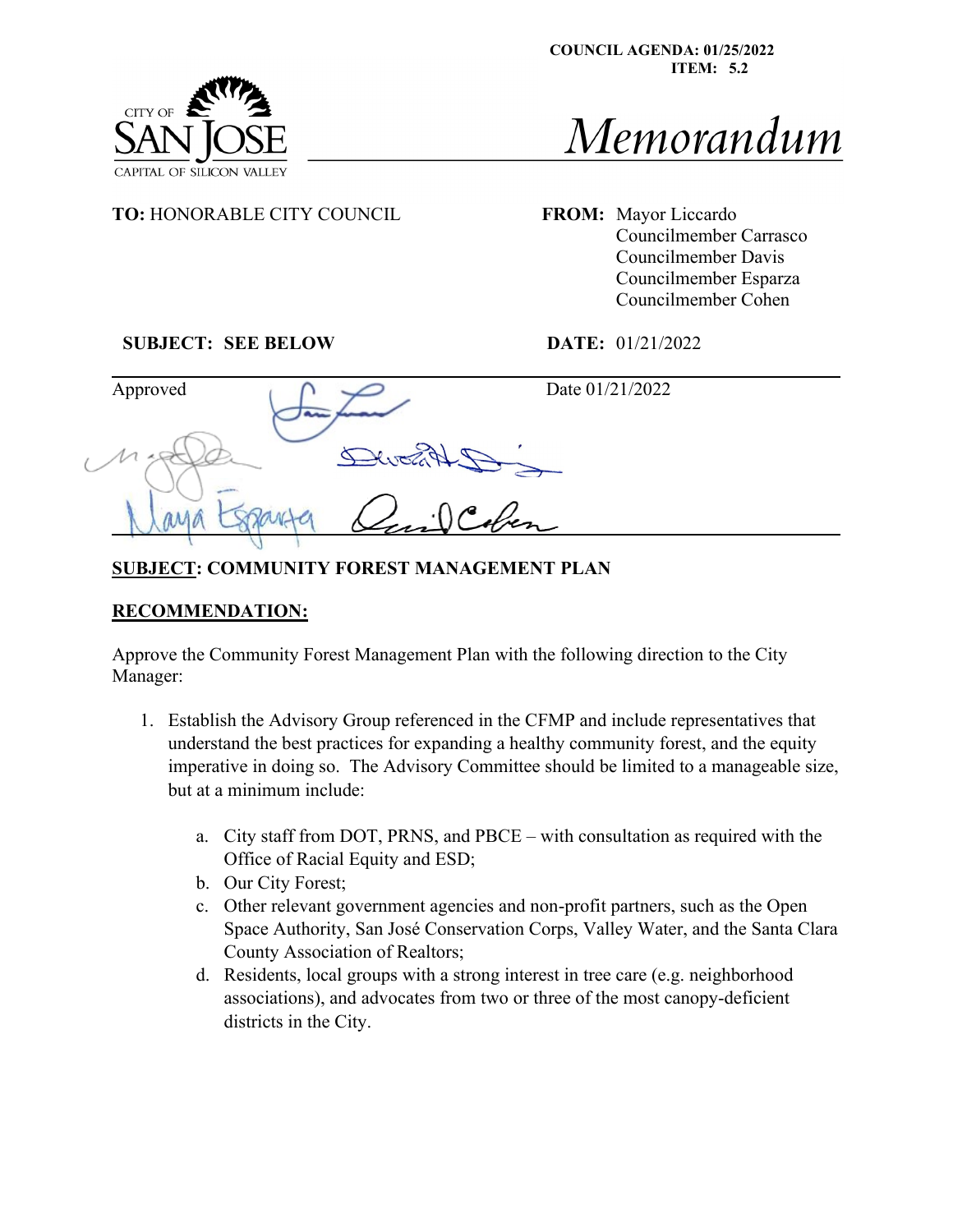- 2. Pursue additional funding to support CFMP implementation including:
	- a. Engaging with the Governor's Office of Planning and Research (OPR) on the forthcoming tree related funding opportunities with Regional Early Action Planning Grants 2.0 (REAP 2.0), Transformative Climate Communities Funding (TCC) and Adaptation Planning Grants, as well as accessing funding through the Healthy Streets Program created through the Infrastructure Investment and Jobs Act (H.R. 3684), and any other governmental funding identified by City lobbyists;
	- b. Determining whether VMT fees could fund tree development in low-canopy districts, ensuring their integration in new capital projects.
- 3. Respond during the January  $25<sup>th</sup>$  Council hearing, or no later than the presentation of budget estimates referenced in #6, below, to prior Mayor and Council requests to:
	- a. (From the Mayor's 2021 Budget Message) Identify potential cost savings to the more than \$1000/tree cost estimate provided to Council when we last voted to increase spending on tree plantings;
	- b. (From 2019) Identify why the City cannot waive civil liability for disadvantaged homeowners and property owners in canopy-deprived neighborhoods to accept and support trees in park strips fronting their property, where they choose trees that the City has determined to be least likely to damage adjacent sidewalks;
	- c. (From Resilience Corps authorization in Mayor's 2021 Budget Message): Clarify what barriers currently prevent allowing Resilience Corps members to participate in tree plantings, maintenance, or tree care, despite longstanding practice of Americorps members doing so, and identify opportunities for Resilience Corps to help with street trees.
- 4. Through the budget process, direct DOT to bring forward budget estimates for the:
	- a. Completion of a street tree inventory;
	- b. The planting and establishment of between 2000 and 3000 street trees annually that will be distributed with an equity lens, prioritizing historically underserved communities; and considers median income, environmental inequities, and overpaved neighborhoods,
		- i. Bring forward estimates related to the creation of pocket forests (a small area of densely planted trees, shrubs and ground cover plants, to create a woodland ecosystem), that strategically uses open spaces;
	- c. Pavement removal in over-paved neighborhoods, creating space for tree canopy, and effectively targeting urban heat island effect;
	- d. Hiring of an Assistant Arborist that, within their range of duties, could prioritize oversight of existing parks trees;
	- e. Bring forward specific options for minimizing General Fund impacts, such as through leveraging the energy of the Resilience Corps, Conservation Corps members, Our City Forest, and the use of technology.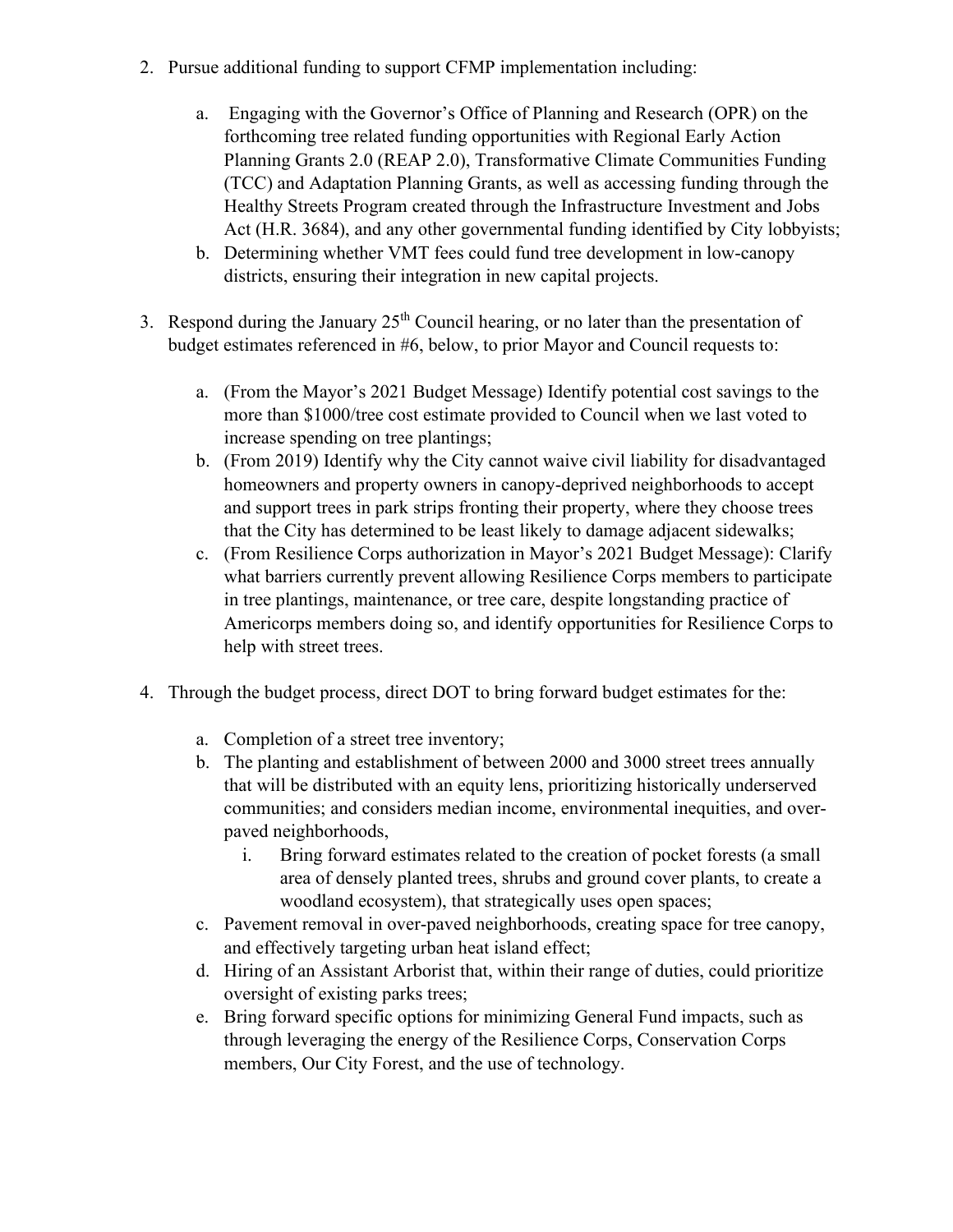- 5. Aligned with Strategies #1 & 2 of Goal 4 ("Funding the Community Forest"," p. 142), explore, and report findings to Transportation and Environment Committee and Neighborhood Services and Education Committee, whether it would save both property owners and the City money for the City to assume the responsibility for maintenance and planting of street trees in park strips, and relieve homeowners of that burden. The City could charge property owners a modest property-based, Proposition 26-compliant annual fee for preventative pruning, tree maintenance, removal, and sidewalk repair. Determine whether, and the extent to which, the cost burden for doing so could be outweighed by other considerations, namely:
	- Avoiding more expensive burdens on property owners and the City from neglect (see pp. 85-87), lack of pruning, sidewalk repairs, and poor species selection;
	- Reducing the routine frustration experienced by thousands of homeowners burdened with contractor bills, hefty permit fees, and challenging permit requirements (pp 168-170);
	- Saving City staff time and cost allocated to communicating and coordinating with residents about permits, regulation requirements, and fees;
	- Exploiting the savings generated by economies of scale through City assumption of work, and the integration of inspection, maintenance, and repair.
- 6. Prior to implementing elements of Strategy #2 (Revising the Planning Process), which might result in increased costs and delays to housing builders and homeowners, determine and report the following to Council:
	- a. Upon completion of the street tree inventory and any other available data, evaluate whether the data demonstrates that tree loss and lack of canopy is disproportionately caused by development displacement, or rather predominantly due to neglect and lack of care of existing trees along streets, in park strips, parks, and private property;
	- b. Determine the extent to which elements of Strategy #2 will impede, slow, or add cost to the process for development of housing, particularly affordable housing, and jobs-expanding development, with a particular recognition of the already burdensome challenges that City Hall's planning and building process routinely impose on builders.
- 7. PBCE policy currently puts forth an x:x tree replacement to tree loss ratio. While this policy does ensure an adequate number of trees are planted, it fails to ensure adequate canopy coverage is achieved. Vital benefits from trees – specifically their efficiency in combating urban heat island effects – are more closely correlated with canopy cover rather number of trees. Return to the Transportation and Environment Committee and the Community and Economic Development Committee in the Fall with a "Zero Net Canopy Loss" policy that explicitly states we will not allow for any loss of tree canopy in the City where development occurs.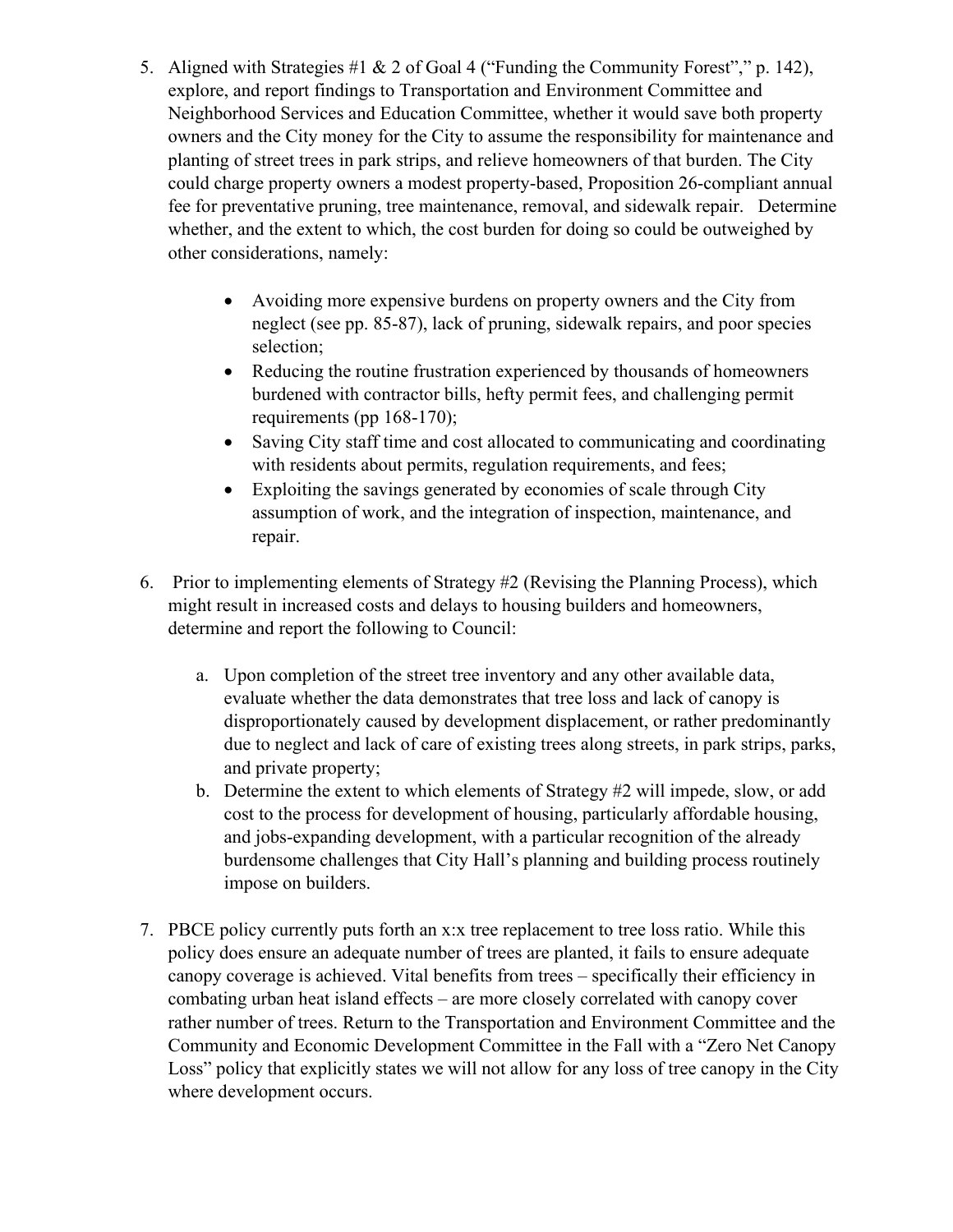## **DISCUSSION**

We thank the tireless efforts and passion of our community and staff in fostering and protecting our trees. First and foremost, we acknowledge the extraordinary work by Our City Forest and their dedicated team, their "tree amigos" and other volunteers to preserve and enhance our urban forest. We also thank the California Department of Forestry and Fire Protection for funding this effort.

The first two sections of the three-part San Jose Community Forest Management Plan (CFMP) accurately describe the many environmental, health, economic, and aesthetic benefits of trees in our community, as well as the City's chronic underfunding of tree planting and maintenance. Much of this information seems educational for those new to this issue, although it provides data for all of us to learn something.

The focus of the findings and recommendations in these two parts, overwhelmingly, is on spending more, allocating more staff, and doing more. Six of the eight of the report's key findings (pp.10-11) emphasize the urgency, inequity, and funding needs of our urban forest.

While it's good to confirm what we already know—and what we continue to hear in each budget cycle—this is largely preaching, in many cases, to a willing choir. For example, the report highlights many of the concerns of inequity that Councilmember Magdalena Carrasco has consistently elevated in public discussion.

Over the past two years, the City has emphasized its efforts to eradicate structural and institutional racism from its policies and practices through a racial equity framework. The community forest must be addressed with this same equity lens.

As we look to revamp City efforts to consistently expand our urban canopy and provide care for our existing trees, we must prioritize historically underserved communities. Canopy loss poses an environmental threat to all San Joseans, but canopy deficient districts have long felt the effects. Our lowest canopied districts on the Eastside have 9% less tree coverage than our highest covered districts (pp. 32) and, as a result are, 4.79 degrees Fahrenheit hotter than other areas on average, a phenomenon known as urban heat island (Hoffman et al. 2020). Closing the canopy gap with an expansive urban forest can reduce peak summer temperatures while also reducing concentrations of air pollution, enhancing property values, providing wildlife habitat, and providing aesthetic benefits.

In a world of constrained budgets, however, finding solutions requires less preaching and more pragmatic problem-solving. We don't need to pay a consultant several hundred thousand dollars to compile a 217-page report to tell us to spend more money to solve an alreadyidentified urban problem. We have our own advocates and residents to do that. Our residents and advocates also tell us–accurately and frequently–that we must invest in homelessness, crime, trash and blight cleanup, traffic safety, fire risk, cybersecurity, emergency medical response, parks, after-school youth programs, emergency food assistance, senior services, childcare, trails, and zoo. And they're right.

We also don't need a consultant to tell us our staffing in tree maintenance and management is low relative to other cities (see pp.70-71). We can say precisely the same thing for each of those aforementioned services—and many more—because we have the most thinly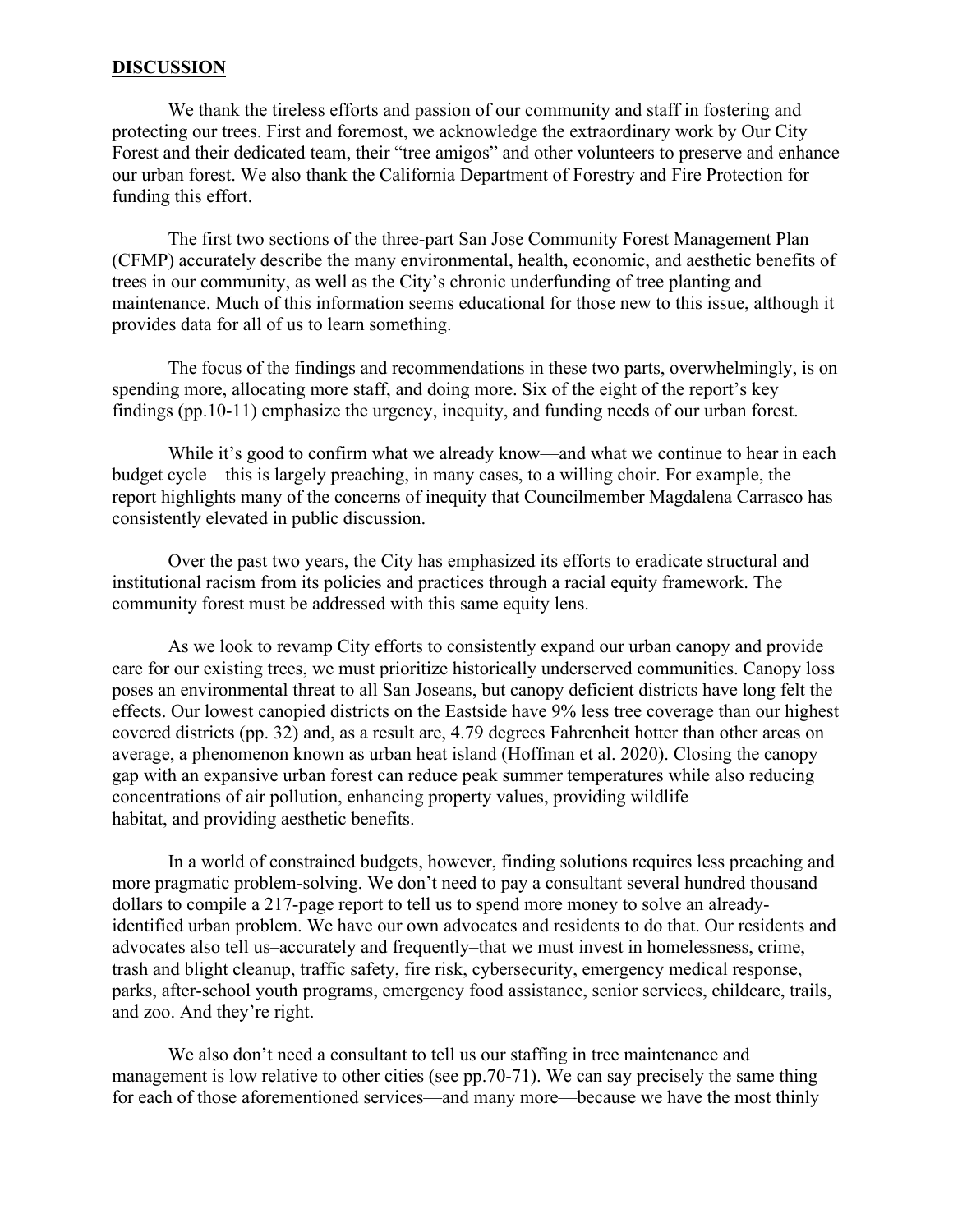staffed City Hall of any major City in the United States. Shortfalls in each of these areas disproportionately and inequitably harm vulnerable families living in high-poverty communities to the extent that more affluent residents invariably have greater access to private resources to address problems, and less affluent residents rely on public resources.

Rather than merely providing a megaphone, we need consultants to more precisely tell us how to do better, and to do more, within our budgetary and staffing limitations. And beyond some recommendations about consolidating responsibilities on the organization chart, we see too little of that in this report. Although funding for the consultant has terminated, there are still questions of particular importance that staff should look to answer:

- How to deploy various technologies that can reduce the cost of planting, establishment, and tree care, to enable more service
- What barriers in the City's processes result in exorbitant ( $>$ \$1,000 per-tree) public cost for tree plantings
- How the use of one-time funds and grants can most cost-effectively reduce ongoing costs for needs such as maintenance
- Identify means by which the City can sustainably take the liability and permitting burdens for tree care and impacts off of homeowners, to encourage them to plant more trees
- Identify the specific factors that have had the greatest impact on the reduction of the City canopy, to enable the City to focus its scarce resources on the problem
- Identify best practices or community-based innovations other cities are taking to ensure proper watering and establishment of recently planted street trees

I expect that every member of this Council would spend more on tree care and maintenance if we had more funding. The City spent about twice as much last year as it did in 2013, according to the report (p. 74), but we'd all agree it's still not enough. But we'd probably also agree that we'd spend money first on homelessness, or on public safety, emergency food assistance, or other critical needs. Consultants need to acknowledge the reality of scarce resources and limited budgets.

To their credit, the authors do identify some grant sources on one page, which can be helpful, albeit limited to their one-time availability. The challenge is that we already rely on several of those same grant sources–such as Active Transportation and Affordable Housing and Sustainable Communities grants—for other priorities, such as trail and transit development.

Accordingly, all of this brings us back to the same question: what priority do we cut in order to spend more on trees?

Given the severe limitations on the bandwidth of our staff, the City cannot implement all these recommendations this year. A consultant's report should prioritize what needs our most immediate attention. Strategy #2, for example, will create additional staff work in the already long queue for Planning and Building, under the seemingly implicit assumption that new development is largely responsible for our canopy loss.

Yet in all of its 217 pages, the report does not clearly identify which specific factors have primarily caused the deforestation of San Jose in recent years. It is easy to view development as an easy culprit. Yet the districts in which we've seen the most canopy loss—Districts 5, 9, and